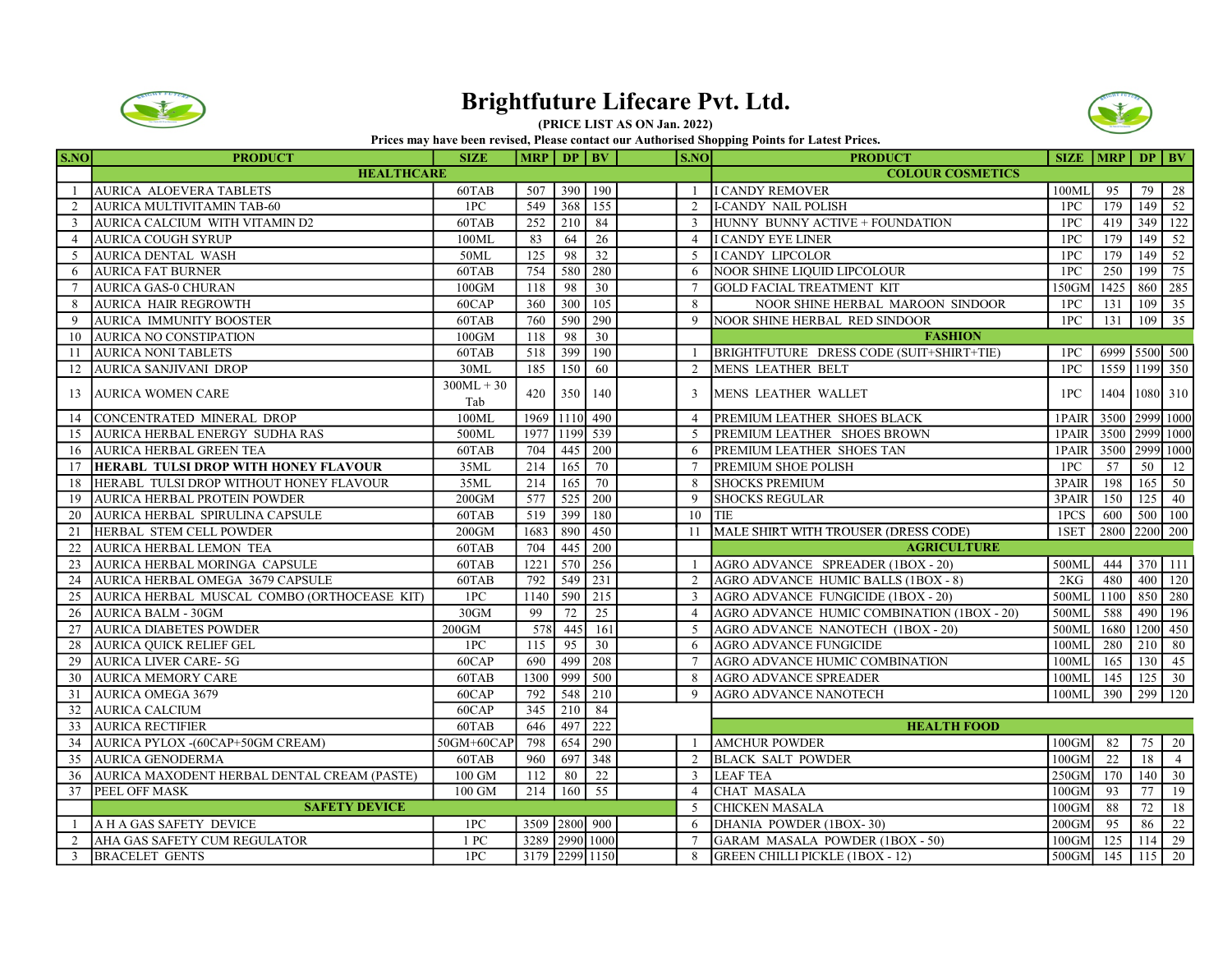| 4               | <b>BRACELET GENTS SMART</b>              | 1PC      | 3740 2899 1400 |                |                 |                 | 9 HALDI POWDER (1BOX - 35)                     | $200$ GM        | 95             | 86             | $\frac{22}{2}$  |
|-----------------|------------------------------------------|----------|----------------|----------------|-----------------|-----------------|------------------------------------------------|-----------------|----------------|----------------|-----------------|
| $\overline{5}$  | <b>BRACELET LADIES</b>                   | 1PC      | 3179 2299 1150 |                |                 |                 | 10 BRIFO HING                                  | 50GM            | 115            | 90             | 23              |
| 6               | <b>BRACELET LADIES - SMART</b>           | 1PC      |                | 3740 2899 1400 |                 | 11              | BRIFO HONEY LABELLED (1BOX - 12)               | 500GM           | 239            | 199            | 50              |
| $\tau$          | HERABL MOSQUITO REFILL                   | 50ML     | 95             | 79             | 24              | 12              | JEERA POWDER (1BOX-30)                         | 200GM           | 106            | 96             | 24              |
| 8               | <b>INSTANT HEATING PAD</b>               | 1PC      |                | 1204 599       | 290             | 13              | JEERA REFINED                                  | $100$ GM        | 55             | 45             | 11              |
| 9               | <b>MST PENDANT</b>                       | 1PC      |                | 3179 2299 1150 |                 | 14              | KASURI MEHTI (1BOX - 40)                       | 25GM            | 42             | 34             | 8               |
|                 | <b>PERSONAL CARE</b>                     |          |                |                |                 |                 | 15 LEMON CHUTNEY (MO-12)                       | 500GM           | 180            | $150$ 24       |                 |
|                 | NOOR SHINE FACEWASH-GOLD                 | 100ML    | 211            | 157            | 63              | 16              | LEMON SQUASH (MO - 12)                         | 700ML           | 155            | 140            | $\overline{22}$ |
| 2               | NOOR SHINE FACEWASH-PAPAYA               | 100ML    | 157            | 109            | 38              | 17              | ORANGE SQUASH (MO - 12)                        | 700ML           | 155            |                | $140 \mid 22$   |
| 3               | NOOR SHINE TEA TREE FACEWASH             | 100ML    | 324            | 249            | 85              | 18              | MACARONI (1BOX - 24)                           | 200GM           | 58             | 45             | 8               |
| $\overline{4}$  | NOOR SHINE VITAMIN "C" FACEWASH          | 100ML    | 285            | 199            | 65              | 19              | MIX PICKLE (MO - 12)                           | 500GM           | 145            |                | $120$ 20        |
| 5               | NOOR SHINE GREEN TEA FACEWASH            | 100ML    | 285            | 199            | 65              | 20              | MIXED FRUITJAM (MO - 12)                       | 500GM           | 180            | 150            | 28              |
| 6               | NOOR SHINE NEEM ALOEVERA FACEWASH (KHADI | 100ML    | 215            | 165            | $\overline{55}$ | 21              | MULTIGARIN COOCKIES                            | $200$ GM        | 168            |                | $140 \ 35$      |
| $\tau$          | NOOR SHINE CHARCOAL FACEWASH             | 100ML    | 285            | 199            | 65              | 22              | PASTA PENNE (1BOX - 24)                        | $200$ GM        | 58             | 45             | 8               |
| 8               | NOOR SHINE VITAMIN C+E FACEWASH          | 100ML    | 285            | 199            | 65              |                 | 23 PASTA FUSILLI (1BOX - 24)                   | $200$ GM        | 58             | 45             | 8               |
| 9               | <b>NOOR SHINE FACE SCRUB</b>             | $100$ GM | 154            | 118            | 47              |                 | 24 RED CHILLY POWDER (1BOX - 35)               | $200$ GM        | 106            | 96             | 24              |
| 10              | NOOR SHINE SANDALWOOD FACE PACK          | $100$ GM | 291            | 199            | 70              | 25              | ROSE SQUASH (SHARBAT) (MO - 12)                | 700ML           | 170            | 155            | 24              |
| 11              | HERBAL FACE PACK-D TAN                   | 250GM    | 510            | 324            | 105             | 26              | TOMATO KETHUP (MO-12)                          | 500ML           | 121            |                | $105$ 16        |
| 12              | NOOR SHINE VITAMIN C FACE SERUM          | 30ML     | 532            | 370            | 122             |                 | 27 VERMICELLI                                  | $200$ GM        | 42             | 30             | 6               |
| 13              | NOOR SHINE ADVANCE ANTI-AGEING FACE GEL  | 52.5GM   | 519            | 399            | 140             | 28              | BRIFO RICE BRAN OIL (MO-6)                     | 2LTR            | 549            | 480            | $\boxed{50}$    |
| 14              | NOOR SHINE HYDRATING FACE GEL            | 52.5GM   | 581            | 449            | 150             | 29              | SEWIAN MOTI 300GM                              | 300GM           | 58             | 53             | 10              |
| 15              | NOOR SHINE ANTI ACNE FACE GEL            | 52.5GM   | 519            | 399            | 140             |                 | <b>HOME CARE</b>                               |                 |                |                |                 |
| 16              | NOOR SHINE ALMOND APRICOT FACE CREAM     | 50GM     | 252            | 241            | 72              | $\overline{1}$  | CLEANIT EXTRA POWER DETERGENT POWDER (MO-25)   | 1KG             | 110            | 82             | 14              |
| 17              | NOOR SHINE FAIRNESS CREAM                | $100$ GM | 222            | 171            | 69              |                 | 2 CLEANIT SUPER DETERGENT POWDER (MO - 25)     | 1 <sub>KG</sub> | 158            |                | $125$ 24        |
| 18              | NOOR SHINE FACE MASSAGE CREAM            | $100$ GM | 280            | 199            | 64              | $\overline{3}$  | CLEANIT ULTRA ACTIVE DETERGENT POWDER (MO - 6) | 1KG             | 225            |                | 180 30          |
| 19              | NOOR SHINE FACE MASSAGE GEL              | $100$ GM | 280            | 199            | 64              | $\overline{4}$  | CLEANIT LIQUID DETERGENT (MO - 10)             | 1LTR            | 350            | 290 75         |                 |
| $\overline{20}$ | NOOR SHINE ALOEVERA GEL                  | 120ML    | 176            | 149            | 50              | 5               | CLEANIT CAR SHAMPOO                            | 1LTR            | 390            | 350 95         |                 |
| 21              | NOOR SHINE GULAB JAL                     | 100ML    | 77             | 60             | 15              | 6               | CLEANIT DISHWASH LIQUID (MO - 20)              | 500ML           | 118            | 99             | 20              |
| 22              | ROSE SKIN NOURISHER                      | 100ML    | 360            | 270            | 94              | $\tau$          | CLEANIT FLOOR CLEANER (MO - 20)                | 500ML           | 188            |                | $157$ 32        |
| 23              | NOOR SHINE SAVING GEL-CHARCOAL           | 80ML     | 96             | 74             | $\overline{22}$ | 8               | CLEANIT FLOOR CLEANER NEEM (MO - 12)           | 1LTR            | 204            | 180            | 45              |
| 24              | NOOR SHINE TALCUM POWDER                 | $100$ GM | 88             | 68             | $\overline{21}$ | 9               | CLEANIT MULTIPURPOSE CLEANER                   | 500MI           | 260            | 230 57         |                 |
| 25              | NOOR SHINE BODY LOTION                   | 200ML    | 234            | 195            | 60              | 10              | <b>CLEANIT NEEL</b>                            | 200ML           | 84             | 70             | 16              |
| 26              | NOOR SHINE LIP BALM                      | 15GM     | 122            | 99             | $\overline{32}$ | 11              | CLEANIT TOILET CLEANER (MO-24)                 | 500ML           | 105            | 88             | 18              |
| 27              | NOOR SHINE CHARCOAL SOAP                 | $100$ GM | 148            | 114            | 40              | 12              | CLEANIT TUB - DISHWASH (MO - 18)               | 700GM           | 90             | 75             | 15              |
| 28              | NOOR SHINE LAVENDER SOAP                 | $100$ GM | 45             | 37             | 8               |                 | 13 CLEANIT VEGETABLE & FRUIT WASH LIQUID       | 500ML           | 189            | 149            | 45              |
| 29              | NOOR SHINE NEEM ALOE SOAP (1BOX - 200)   | 100GM    | 42             | 34             | 8               |                 | 14 GUGGAL DHOOPBATTI                           | 50GM            | 80             | 65             | 18              |
| 30              | <b>NOOR SHINE ROSE SOAP</b>              | $100$ GM | 70             | 58             | 15              | 15              | <b>CLEANIT METAL &amp; BRASS CLEANER</b>       | 300ML           | 310            | 260            | 75              |
| 31              | NOOR SHINE BEAUTY SOAP (1BOX - 188)      | $100$ GM | 62             | 44             | 10              | 16 <sup>1</sup> | NOOR SHINE APPLE HANDWASH (1BOX - 30)          | 500ML           | 225            | 175            | 48              |
| 32              | NOOR SHINE KESAR SOAP                    | $100$ GM | 99             | 85             | $\overline{20}$ | 17              | NOOR SHINE LAVENDER HANDWASH (1BOX - 30)       | 250ML           | 149            | 120            | 30              |
| 33              | NOOR SHINE ANTI DANDRUFF SHAMPOO-200GM   | 1PC      | 210            | 183            | 50              |                 | <b>BUSINESS TOOL</b>                           |                 |                |                |                 |
| 34              | NOOR SHINE KERA SHAMPOO                  | 300ML    | 1108           | 640            | 225             | $\overline{1}$  | POLYBAG                                        | 1PC             | $\overline{0}$ | 5              | $\overline{0}$  |
| 35              | NOOR SHINE CHARCOAL SHAMPOO              | 200ML    | 218            | 168            | 67              |                 | 2 PLAN BOOK/FOLDER                             | 1PC             | $\overline{0}$ | 70             | $\overline{0}$  |
| 36              | RED ONION SHAMPOO (1BOX-30)              | 500ML    | 423            | 299            | 90              | $\mathbf{3}$    | <b>ID CARD HOLDER</b>                          | 1PC             | $\overline{0}$ | 30             | $\overline{0}$  |
| 37              | NOOR SHINE ONION SHAMPOO (1BOX - 20)     | 300ML    | 322            | 245            | 78              | $\overline{4}$  | <b>REGISTRATION FORM</b>                       | $\Omega$        | $\theta$       | $\overline{0}$ | $\boxed{0}$     |
| 38              | NOOR SHINE HERBAL SHAMPOO (1BOX - 30)    | 500ML    | 282            | 220            | 66              |                 |                                                |                 |                |                |                 |
| 39              | NOOR SHINE CONDITIONER                   | 300ML    | 318            | 265            | 95              |                 | <b>BABY CARE</b>                               |                 |                |                |                 |
| 40              | <b>KERA CONDITIONER</b>                  | 200ML    | 643            | 465            | 150             |                 | AURICA IROCALVIT DROP-30ML                     | 30ML            | 131            |                | $92 \mid 33$    |
| 41              | NOOR SHINE RED ONION CONDITIONER         | 300ML    | 390            | 299            | 100             | 2               | AURICA BABY MASSAGE OIL-100ML                  | 100ML           | 165            | $115 \mid 32$  |                 |